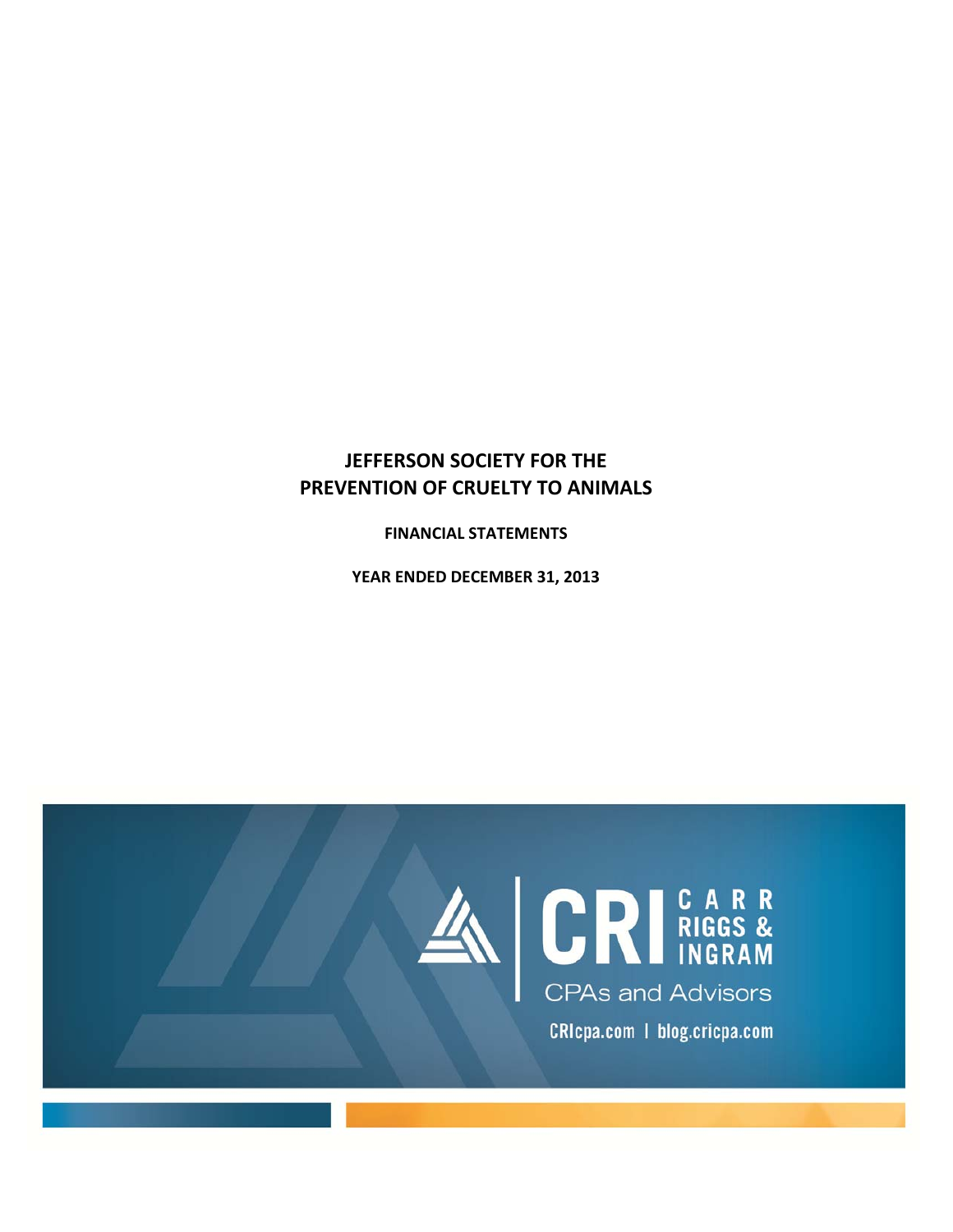# **Jefferson Society for the Prevention of Cruelty to Animals Table of Contents December 31, 2013**

| Independent Auditors' Report                                                                                                                                                                                             | 1  |
|--------------------------------------------------------------------------------------------------------------------------------------------------------------------------------------------------------------------------|----|
| <b>Statement of Financial Position</b>                                                                                                                                                                                   | 3  |
| <b>Statement of Activities</b>                                                                                                                                                                                           | 4  |
| <b>Statement of Functional Expenses</b>                                                                                                                                                                                  | 5  |
| <b>Statement of Cash Flows</b>                                                                                                                                                                                           | 6  |
| Notes to Financial Statements                                                                                                                                                                                            | 7  |
| Independent Auditors' Report on Internal Control Over Financial Reporting<br>and on Compliance and Other Matters Based on an Audit of Financial<br>Statements Performed in Accordance with Government Auditing Standards | 12 |
| Schedule of Findings and Questioned Costs                                                                                                                                                                                | 14 |
| Schedule of Prior Year Findings                                                                                                                                                                                          | 16 |
| <b>Corrective Action Plan</b>                                                                                                                                                                                            | 17 |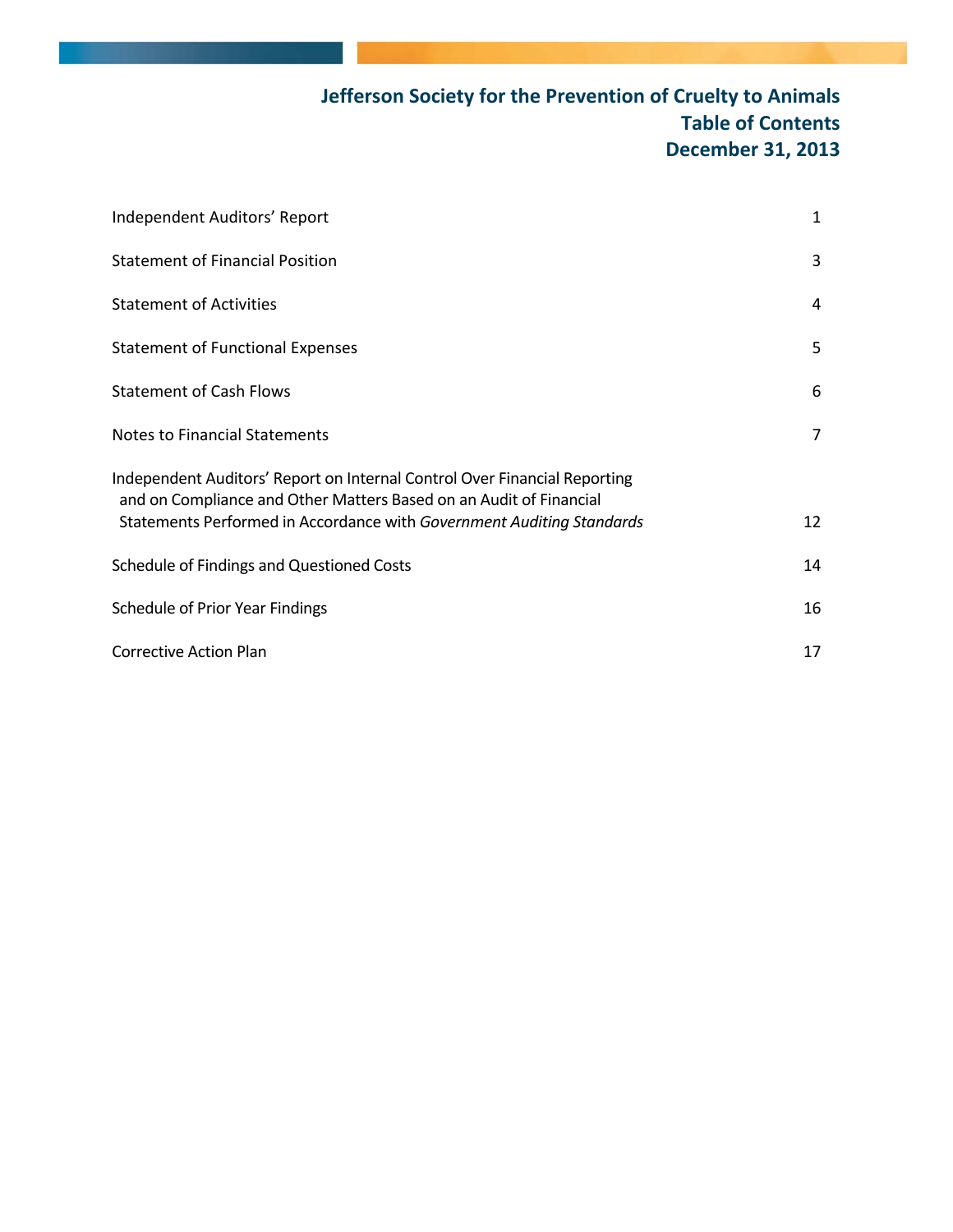

**Carr, Riggs & Ingram, LLC** 3501 North Causeway Boulevard Suite 810 Metairie, Louisiana 70002

(504) 837‐9116 (504) 837‐0123 (fax) www.CRIcpa.com

#### **INDEPENDENT AUDITORS' REPORT**

To the Board of Directors Jefferson Society for the Prevention of Cruelty to Animals Jefferson, Louisiana

#### **REPORT ON THE FINANCIAL STATEMENTS**

We have audited the accompanying financial statements of Jefferson Society for the Prevention of Cruelty to Animals ("JSPCA"), which comprise the Statement of Financial Position as of December 31, 2013, and the related Statements of Activities, Functional Expenses and Cash Flows for the year then ended, and the related notes to the financial statements.

#### **Management's Responsibility for the Financial Statements**

Management is responsible for the preparation and fair presentation of these financial statements in accordance with accounting principles generally accepted in the United States of America; this includes the design, implementation, and maintenance of internal control relevant to the preparation and fair presentation of financial statements that are free from material misstatement, whether due to fraud or error.

#### **Auditors' Responsibility**

Our responsibility is to express an opinion on these financial statements based on our audit. We conducted our audit in accordance with auditing standards generally accepted in the United States of America and the standards applicable to financial audits contained in *Government Auditing Standards*, issued by the Comptroller General of the United States. Those standards require that we plan and perform the audit to obtain reasonable assurance about whether the financial statements are free of material misstatement.

An audit involves performing procedures to obtain audit evidence about the amounts and disclosures in the financial statements. The procedures selected depend on the auditors' judgment, including the assessment of the risks of material misstatement of the financial statements, whether due to fraud or error. In making those risk assessments, the auditor considers internal control relevant to JSPCA's preparation and fair presentation of the financial statements in order to design audit procedures that are appropriate in the circumstances, but not for the purpose of expressing an opinion on the effectiveness of JSPCA's internal control. Accordingly, we express no such opinion. An audit also includes evaluating the appropriateness of accounting policies used and the reasonableness of significant accounting estimates made by management, as well as evaluating the overall presentation of the financial statements.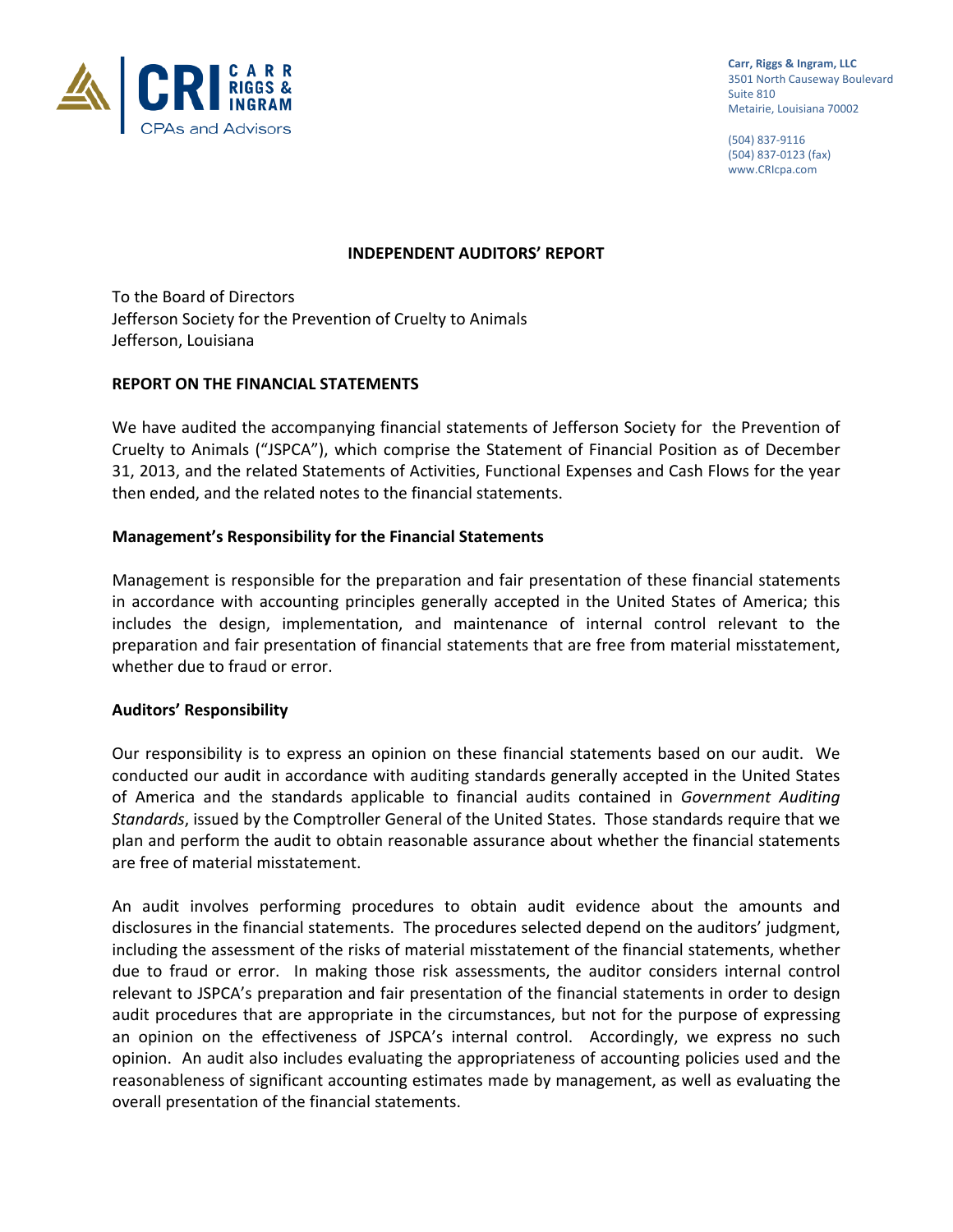We believe that the audit evidence we have obtained is sufficient and appropriate to provide a basis for our audit opinion.

### **Opinion**

In our opinion, the financial statements referred to above present fairly, in all material respects, the financial position of JSPCA as of December 31, 2013, and the changes in its net assets and its cash flows for the year then ended in accordance with accounting principles generally accepted in the United States of America.

### **Other Reporting Required by** *Government Auditing Standards*

In accordance with *Government Auditing Standards*, we have also issued our report dated June 18, 2014, on our consideration of JSPCA's internal control over financial reporting and on our tests of its compliance with certain provisions of laws, regulations, contracts, and grant agreements and other matters. The purpose of that report is to describe the scope of our testing of internal control over financial reporting and compliance and the results of that testing, and not to provide an opinion on internal control over financial reporting or on compliance. That report is an integral part of an audit performed in accordance with *Government Auditing Standards* in considering JSPCA's internal control over financial reporting and compliance.

*Carr, Riggs & Ingram, LLC* 

June 18, 2014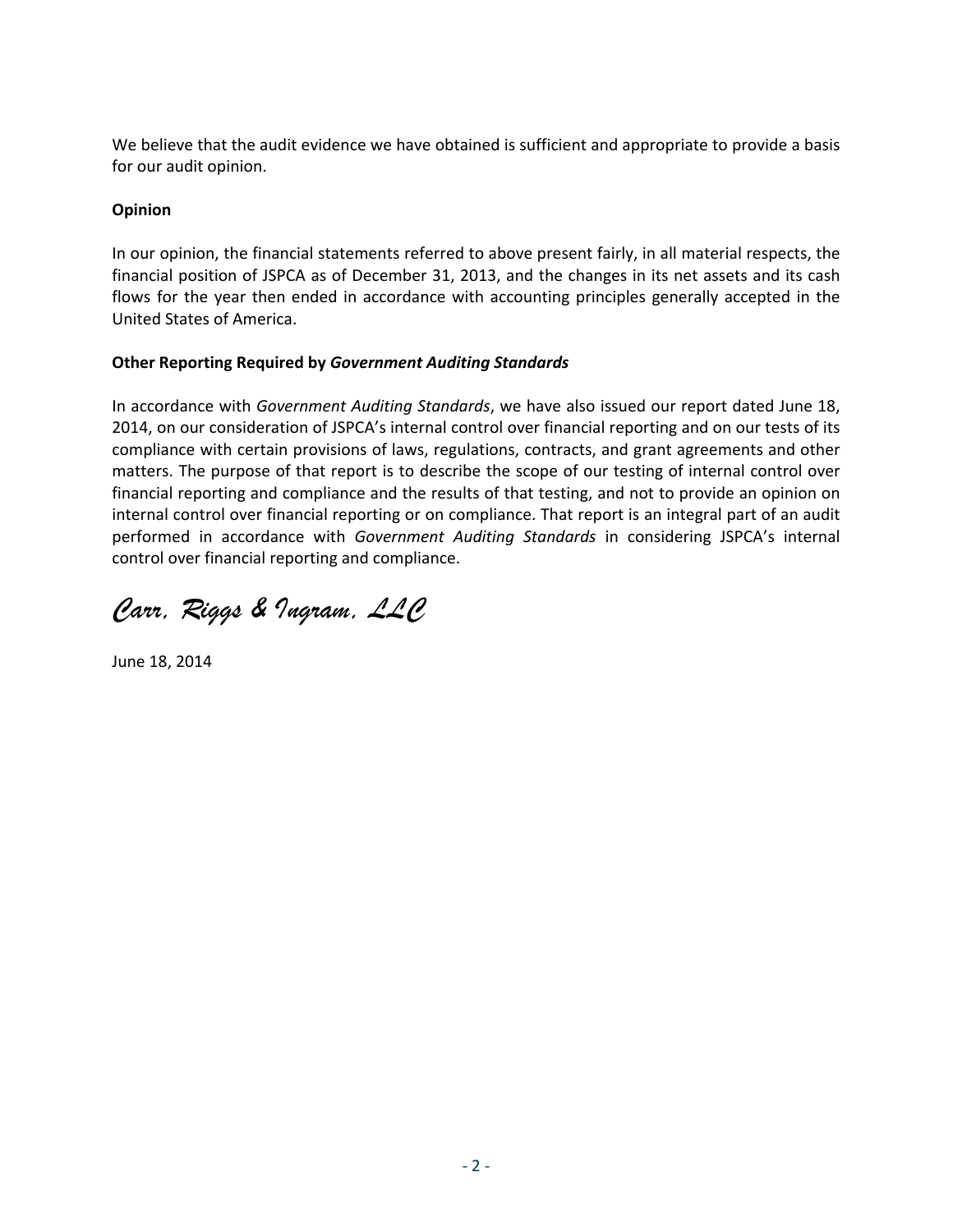# **Jefferson Society for the Prevention of Cruelty to Animals Statement of Financial Position**

| December 31,              |    | 2013    |
|---------------------------|----|---------|
|                           |    |         |
| Assets:                   |    |         |
| Cash and cash equivalents | \$ | 632,057 |
| Grant receivable          |    | 50,000  |
| Accounts receivable       |    | 2,108   |
| Investment                |    | 17,036  |
|                           |    |         |
| Total assets              | Ŝ. | 701,201 |
| Net assets:               |    |         |
| Unrestricted              |    | 317,433 |
| Temporarily restricted    |    | 383,768 |
|                           |    |         |
| Total net assets          | \$ | 701,201 |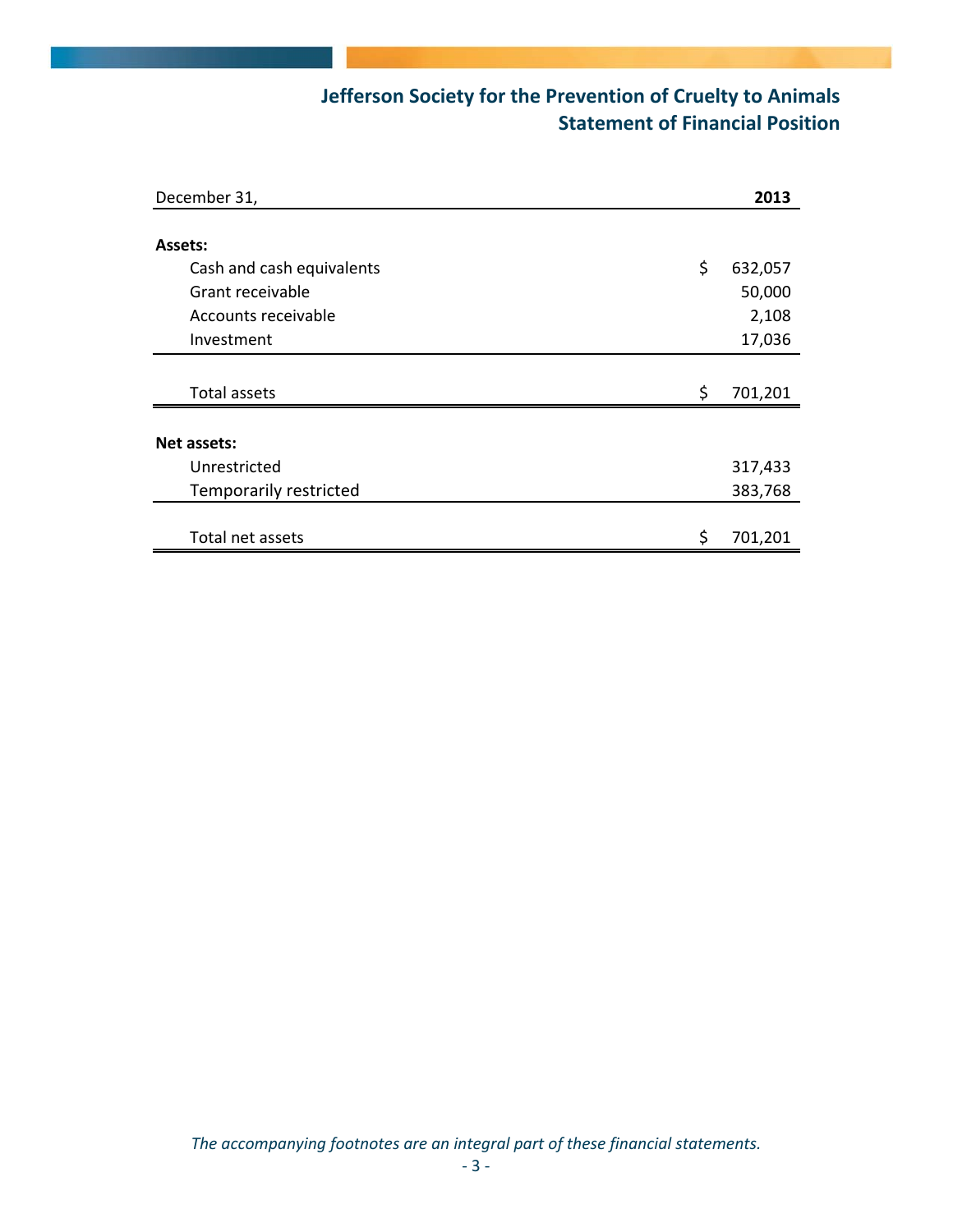# **Jefferson Society for the Prevention of Cruelty to Animals Statement of Activities**

|                                         | 2013                |         |                   |                    |              |         |
|-----------------------------------------|---------------------|---------|-------------------|--------------------|--------------|---------|
|                                         |                     |         |                   | <b>Temporarily</b> |              |         |
| For the year ended December 31,         | <b>Unrestricted</b> |         | <b>Restricted</b> |                    | <b>Total</b> |         |
|                                         |                     |         |                   |                    |              |         |
| <b>REVENUES AND SUPPORT:</b>            |                     |         |                   |                    |              |         |
| Program revenues                        | \$                  | 114,461 | \$                | 548,428            | \$           | 662,889 |
| Donations and grants                    |                     | 67,603  |                   | 64,960             |              | 132,563 |
| Unrealized gain on investment           |                     | 1,694   |                   |                    |              | 1,694   |
| Fundraising                             |                     | 1,079   |                   |                    |              | 1,079   |
| Miscellaneous                           |                     | 860     |                   |                    |              | 860     |
|                                         |                     |         |                   |                    |              |         |
| Total public support and other revenues |                     | 185,697 |                   | 613,388            |              | 799,085 |
|                                         |                     |         |                   |                    |              |         |
| Net assets released from restrictions   |                     | 507,190 |                   | (507, 190)         |              |         |
|                                         |                     |         |                   |                    |              |         |
| Total revenues and support              |                     | 692,887 |                   | 106,198            |              | 799,085 |
|                                         |                     |         |                   |                    |              |         |
| <b>EXPENSES:</b>                        |                     |         |                   |                    |              |         |
| Program services                        |                     | 611,602 |                   |                    |              | 611,602 |
| <b>Supporting services</b>              |                     | 52,278  |                   |                    |              | 52,278  |
|                                         |                     |         |                   |                    |              |         |
| <b>Total expenses</b>                   |                     | 663,880 |                   |                    |              | 663,880 |
|                                         |                     |         |                   |                    |              |         |
| Increase in net assets                  |                     | 29,007  |                   | 106,198            |              | 135,205 |
|                                         |                     |         |                   |                    |              |         |
| <b>NET ASSETS:</b>                      |                     |         |                   |                    |              |         |
| Beginning of Year                       |                     | 288,426 |                   | 277,570            |              | 565,996 |
|                                         |                     |         |                   |                    |              |         |
| End of Year                             | \$                  | 317,433 | \$                | 383,768            | \$           | 701,201 |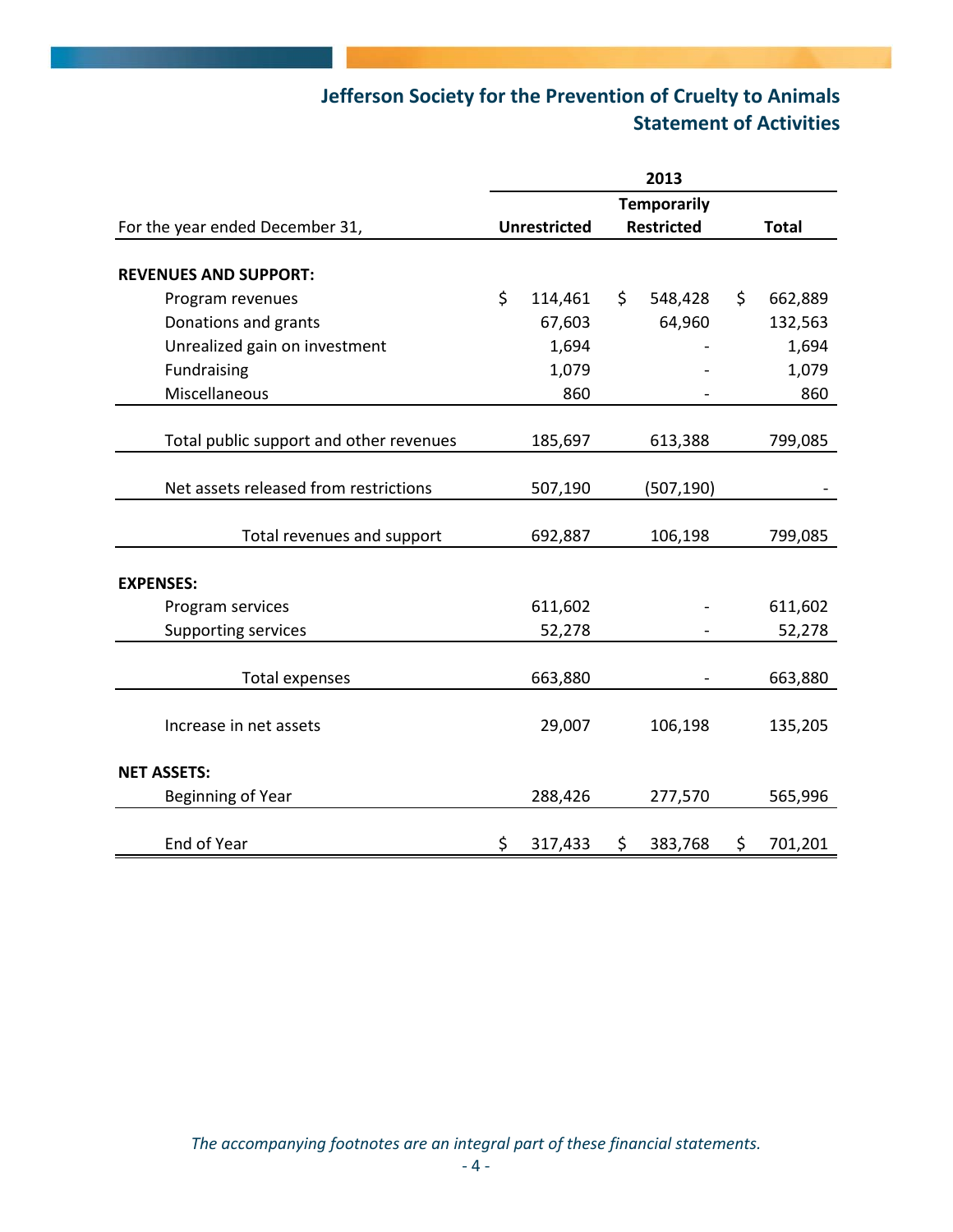# **Jefferson Society for the Prevention of Cruelty to Animals Statement of Functional Expenses**

|                                              | <b>Program Services</b> |         |                   | <b>Supporting Services</b> |                    |  |             |        | 2013          |         |
|----------------------------------------------|-------------------------|---------|-------------------|----------------------------|--------------------|--|-------------|--------|---------------|---------|
|                                              | Animal<br><b>Other</b>  |         | <b>Management</b> |                            |                    |  |             |        |               |         |
| For the year ended December 31,              | <b>Services</b>         |         | <b>Programs</b>   |                            | <b>Fundraising</b> |  | and General |        | <b>Totals</b> |         |
| Costs and expenses on a<br>functional basis: |                         |         |                   |                            |                    |  |             |        |               |         |
| Contract services                            | \$                      | 440,695 | \$                |                            | \$                 |  | $\zeta$     |        | \$            | 440,695 |
| Animal care                                  |                         | 74,728  |                   | 8,170                      |                    |  |             |        |               | 82,898  |
| Payroll                                      |                         | 43,513  |                   | 16,538                     |                    |  |             | 20,000 |               | 80,051  |
| Contract labor                               |                         | 12,760  |                   |                            |                    |  |             | 4,070  |               | 16,830  |
| Accounting                                   |                         |         |                   |                            |                    |  |             | 14,165 |               | 14,165  |
| Licenses and permits                         |                         | 10,625  |                   |                            |                    |  |             |        |               | 10,625  |
| Printing                                     |                         | 1,345   |                   |                            |                    |  |             | 4,310  |               | 5,655   |
| Office supplies                              |                         |         |                   |                            |                    |  |             | 5,202  |               | 5,202   |
| Insurance                                    |                         |         |                   |                            |                    |  |             | 2,900  |               | 2,900   |
| Telephone                                    |                         | 614     |                   | 1,414                      |                    |  |             |        |               | 2,028   |
| Travel                                       |                         | 1,200   |                   |                            |                    |  |             | 770    |               | 1,970   |
| Postage and delivery                         |                         |         |                   |                            |                    |  |             | 360    |               | 360     |
| Other                                        |                         |         |                   |                            |                    |  |             | 501    |               | 501     |
| Total                                        | \$                      | 585,480 | \$                | 26,122                     | \$                 |  | \$          | 52,278 | \$            | 663,880 |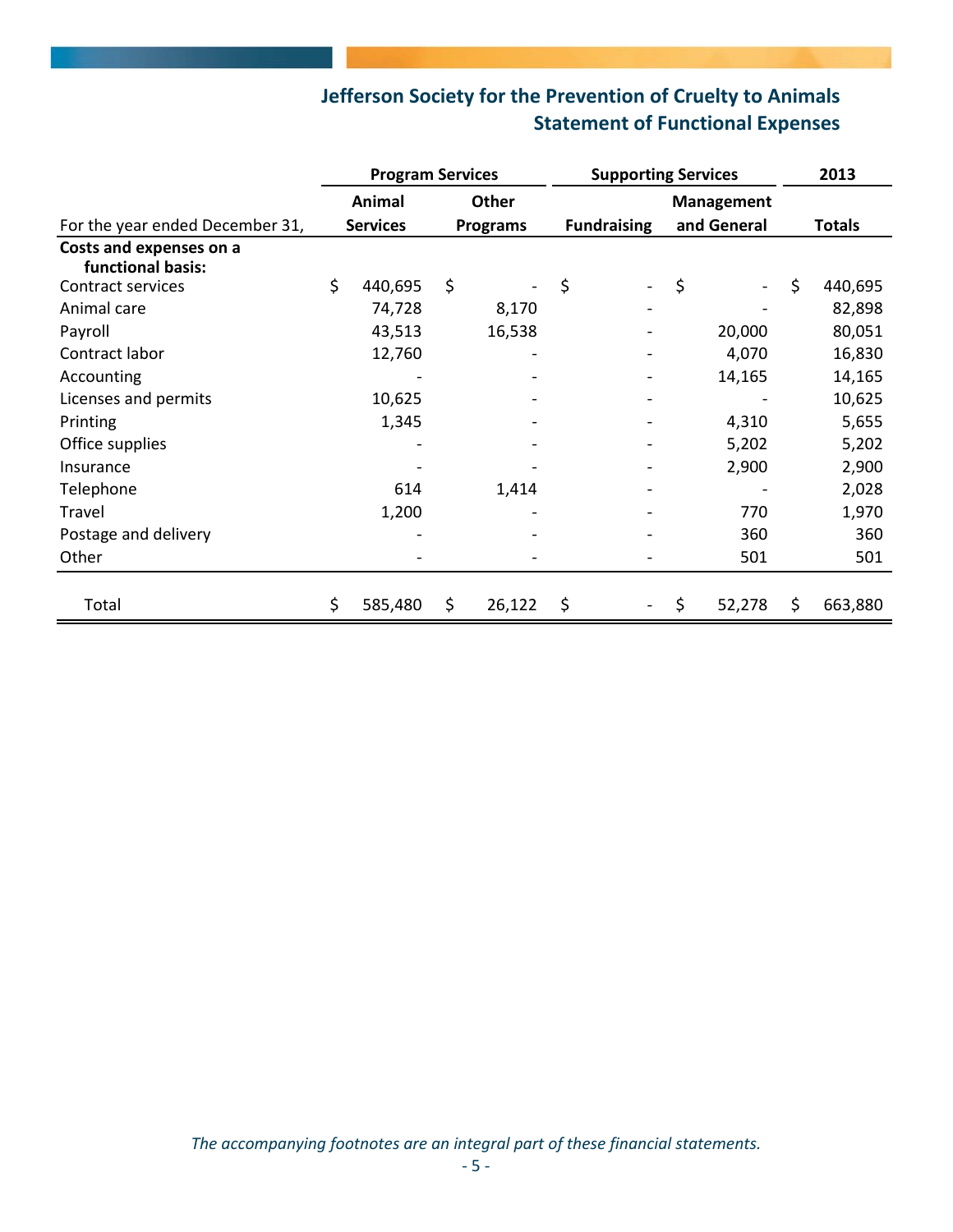# **Jefferson Society for the Prevention of Cruelty to Animals Statement of Cash Flows**

| For the year ended December 31,                      | 2013          |
|------------------------------------------------------|---------------|
|                                                      |               |
| Cash flows from operating activities:                |               |
| Change in net assets                                 | \$<br>135,205 |
| Donated investment                                   | (15, 342)     |
| Adjustments to reconcile change in net assets to net |               |
| cash provided by operating activities:               |               |
| Increase in grant receivable                         | (50,000)      |
| Increase in accounts receivable                      | (2, 108)      |
|                                                      |               |
| Net cash provided by operating activities            | 67,755        |
| Cash flows from investing activities:                |               |
| Increase in investment                               | (1,694)       |
|                                                      |               |
| Net cash used in investing activities                | (1,694)       |
|                                                      |               |
| Net increase in cash and cash equivalents            | 66,061        |
| Cash and cash equivalents at beginning of year       | 565,996       |
|                                                      |               |
| Cash and cash equivalents at end of year             | \$<br>632,057 |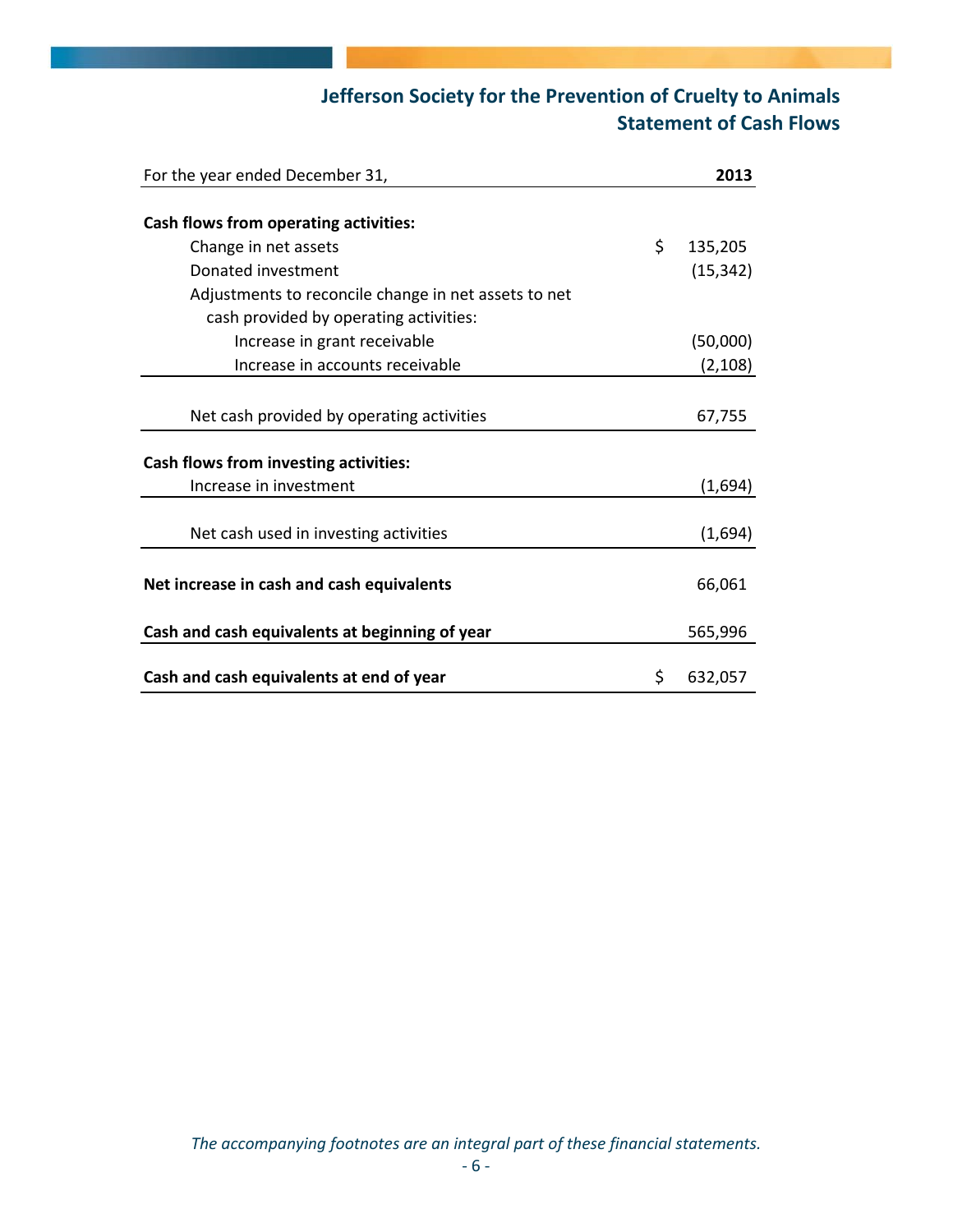#### **NOTE 1: SUMMARY OF SIGNIFICANT ACCOUNTING POLICIES AND NATURE OF OPERATIONS**

**Organization –**Jefferson Society for the Prevention of Cruelty to Animals ("JSPCA") is a Louisiana not-for-profit corporation. JSPCA was incorporated on July 16, 1970 under the previous legal name of The Jefferson Parish Society for the Prevention of Cruelty to Animals and changed to its current legal name on January 14, 1983.

JSPCA was established to prevent cruelty to animals and to aid in the relief of their suffering, and to promote humane education; to support the Jefferson Parish Animal Shelter; to aid in the return of lost animals to their owners and/or find suitable homes for those animals without owners; to develop and/or support spay/neuter programs; to secure by lawful means the arrest, conviction and punishment of persons violating animal cruelty and welfare laws; to promote the creation and passage of animal welfare legislation, and to raise contributions and distribute contributions to other not‐for‐profit organizations organized for similar purposes for which the corporation is organized.

**Restricted and Unrestricted Revenues and Other Support –** Support from both unrestricted and restricted contributions is recognized on receipt. Support from unrestricted contributions is reported as unrestricted support which increases unrestricted net assets. JSPCA reports contributions of cash and other assets as temporarily or permanently restricted support if they are received with donor stipulations that limit the use of the donated assets. When a donor restriction expires, that is, when a stipulated time restriction ends or purpose restriction is accomplished, temporarily restricted net assets are reclassified to unrestricted net assets and reported in the statement of activities as net assets released from restriction, where all related expenses are also reported. Donor restricted contributions whose restrictions are met in the same reporting period that they are received are reported as unrestricted support.

*Cash and Cash Equivalents* ‐ For purposes of the Statement of Cash Flows, JSPCA considers all highly liquid investments available for current use with an initial maturity of three months or less to be cash equivalents.

**Investments** – Investments are stated at fair value. There are no donor-restricted investments at December 31, 2013. Gains and losses on investments are reported on the Statement of Activities as increases or decreases in unrestricted net assets. Dividend, interest, and other investment income are reported in the period earned in the Statement of Activities as increases in unrestricted net assets.

JSPCA continually evaluates investments for impairment. Consideration is given to the financial condition and prospects of the issuer, JSPCA's intent to sell an investment, and the intent and ability to retain its investment in the issuer for a period of time sufficient to allow for any anticipated recovery in fair value. If a need to recognize impairment is identified, an amount representing the difference between the fair value of the affected investment and its carrying amount is included in the change in net assets.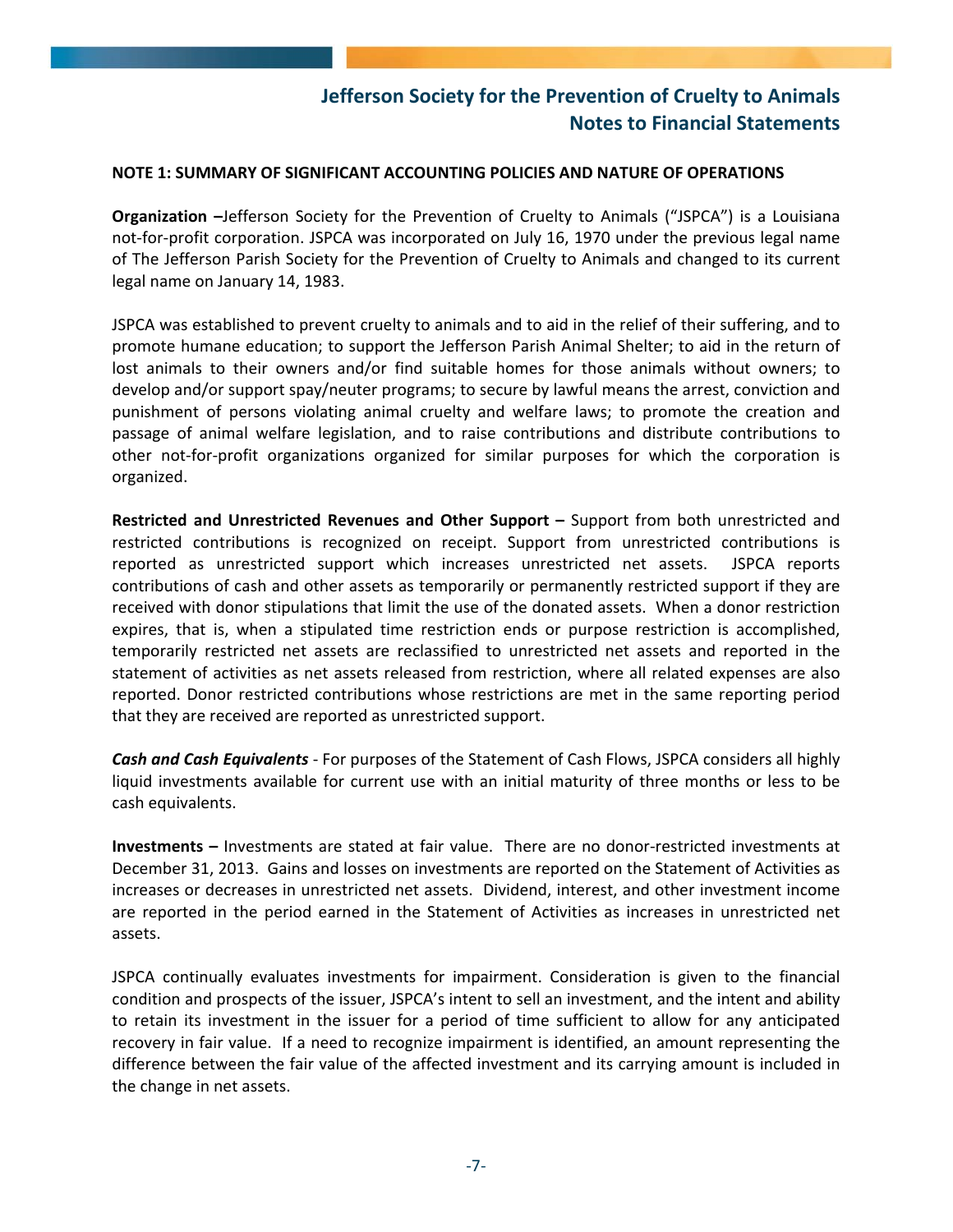### **NOTE 1: SUMMARY OF SIGNIFICANT ACCOUNTING POLICIES AND NATURE OF OPERATIONS (CONTINUED)**

**Contracts and grants receivable** – Grants and similar items are recognized as revenue as soon as all eligibility requirements imposed by the provider have been met.

**Income taxes –** JSPCA is a not‐for‐profit organization that is exempt from federal income taxes pursuant to Section 501(c)(3) of the Internal Revenue Code and classified by the Internal Revenue Code as other than a private foundation. JSPCA's tax filings for the years ended December 31, 2010 through the current year are open to audit under statute of limitations by the Internal Revenue Service. Management believes that all tax positions would be sustained if audited. There were no penalties or interest on income tax positions incurred in 2013, but if incurred, they would be classified in the Statement of Activities as a management and general expense.

**Basis of presentation –** The financial statement presentation follows the requirements of the Financial Accounting Standards Board's Accounting Standards Codification (ASC) 958, *Financial Statements of Not‐For‐Profit‐Organizations.* Under ASC 958, JSPCA is required to report information regarding its financial position and activities according to three classes of net assets: unrestricted net assets, temporarily restricted net assets, and permanently restricted net assets. There were no permanently restricted net assets at December 31, 2013.

**Donated services –** Donated services are recognized as contributions in accordance with ASC 958 if the services: (a) create or enhance non‐financial assets or (b) require specialized skills, are performed by people with those skills, and would otherwise be purchased by JSPCA. The members of the Board of Directors serve without compensation. Volunteers also provide animal care and fund-raising services throughout the year that are not recognized as contributions in the financial statements since recognition criteria under ASC 958 were not met.

**Allocation of expenses –** Administrative expenses are allocated to programs and supporting services by management based on the expenses incurred.

**Use of estimates –** The preparation of financial statements in conformity with accounting principles generally accepted in the United States of America requires management to make estimates and assumptions that affect the reported amounts of assets and liabilities and disclosure of contingent assets and liabilities at the date of the financial statements and the reported amounts of support and revenues and expenses during the period. Actual results could differ from those estimates.

**Subsequent events** and transactions have been evaluated by JSPCA for potential recognition or disclosure through June 18, 2014, the date the financial statements were available to be issued.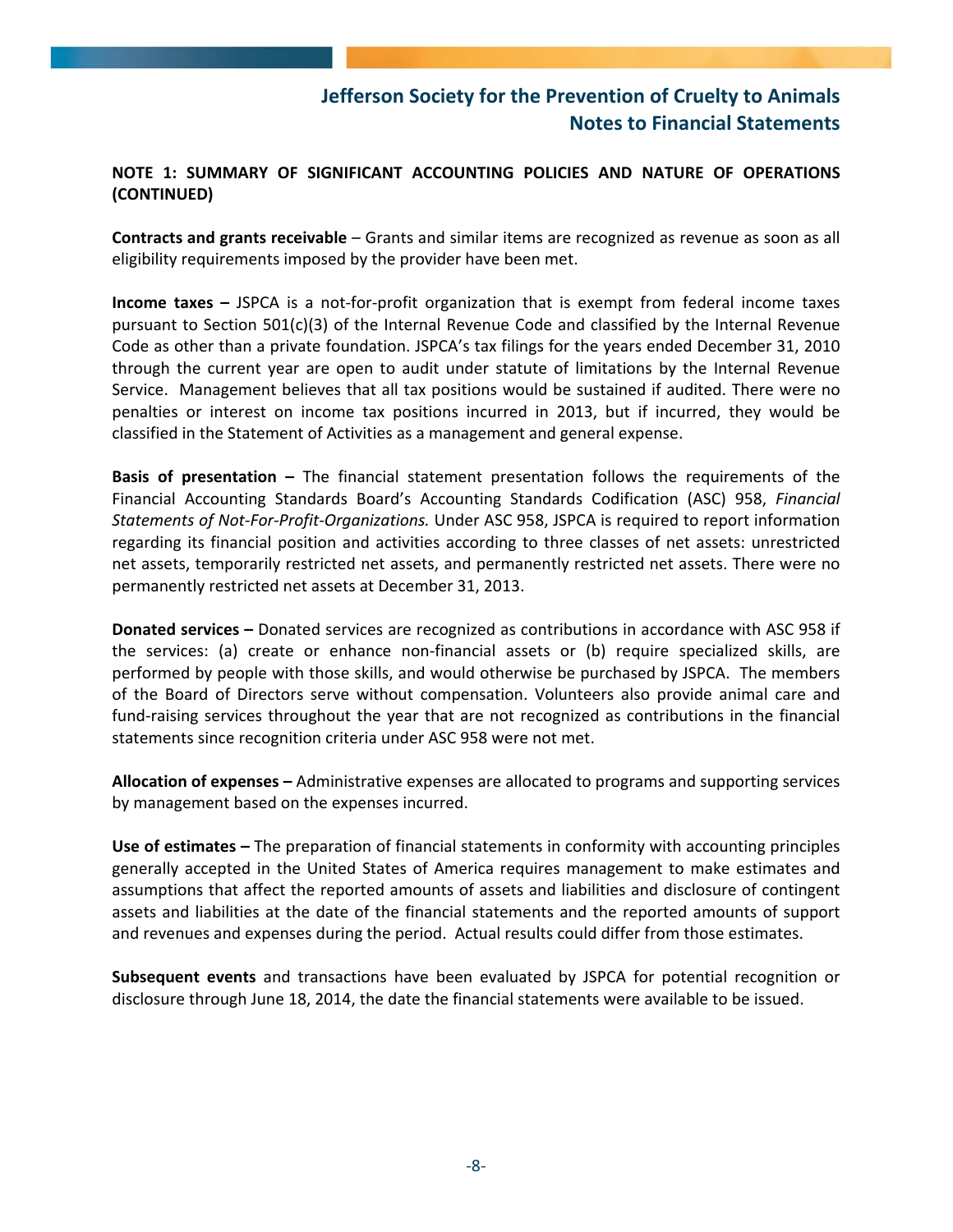#### **NOTE 2: INVESTMENT**

The investment activity for the year ended December 31, 2013, is summarized as follows:

|                                                                                    | <b>Total</b><br>(unrestricted) |  |
|------------------------------------------------------------------------------------|--------------------------------|--|
| Balance beginning of year<br>Donated investments<br>Net unrealized appreciation of | \$<br>15,342                   |  |
| investments                                                                        | 1,694                          |  |
| Balance end of year                                                                | 17,036                         |  |

During the year, JSCPA received \$388 in dividend income related to the investment.

#### **NOTE 3: FAIR VALUE MEASUREMENTS**

JSPCA discloses the fair value of its investments in a hierarchy that prioritizes the inputs to valuation techniques used to measure the fair value. Investments are recorded at fair value on a recurring basis. Nonrecurring fair value adjustments, if any, would typically involve donated property, plant, and equipment. There were no material nonrecurring fair value adjustments in 2013. The three levels of the fair value hierarchy are described below:

Level 1 - Quoted market prices in active markets for identical assets at the measurement date.

Level 2 - Observable inputs (market data obtained from independent sources) other than quoted prices for the asset, either directly or indirectly observable, that reflects assumptions market participants would use to price the asset based on market data obtained from sources independent of JSPCA.

Level 3 - Unobservable inputs that reflect JSPCA's own assumptions about the assumptions market participants would use to price an asset based on the best information available in the circumstances.

JSPCA's measurements of fair value are made on a recurring basis, and their valuation techniques for assets and liabilities recorded at fair value are as follows:

Investments – The fair value of investments is the market value based on quoted market prices, when available (Level 1), or market prices provided by recognized broker dealers (Level 2 using a market approach). If listed prices or quoted market prices are not available, fair value is based upon externally developed models that use unobservable inputs due to the limited market activity of the investment (Level 3 using a market approach).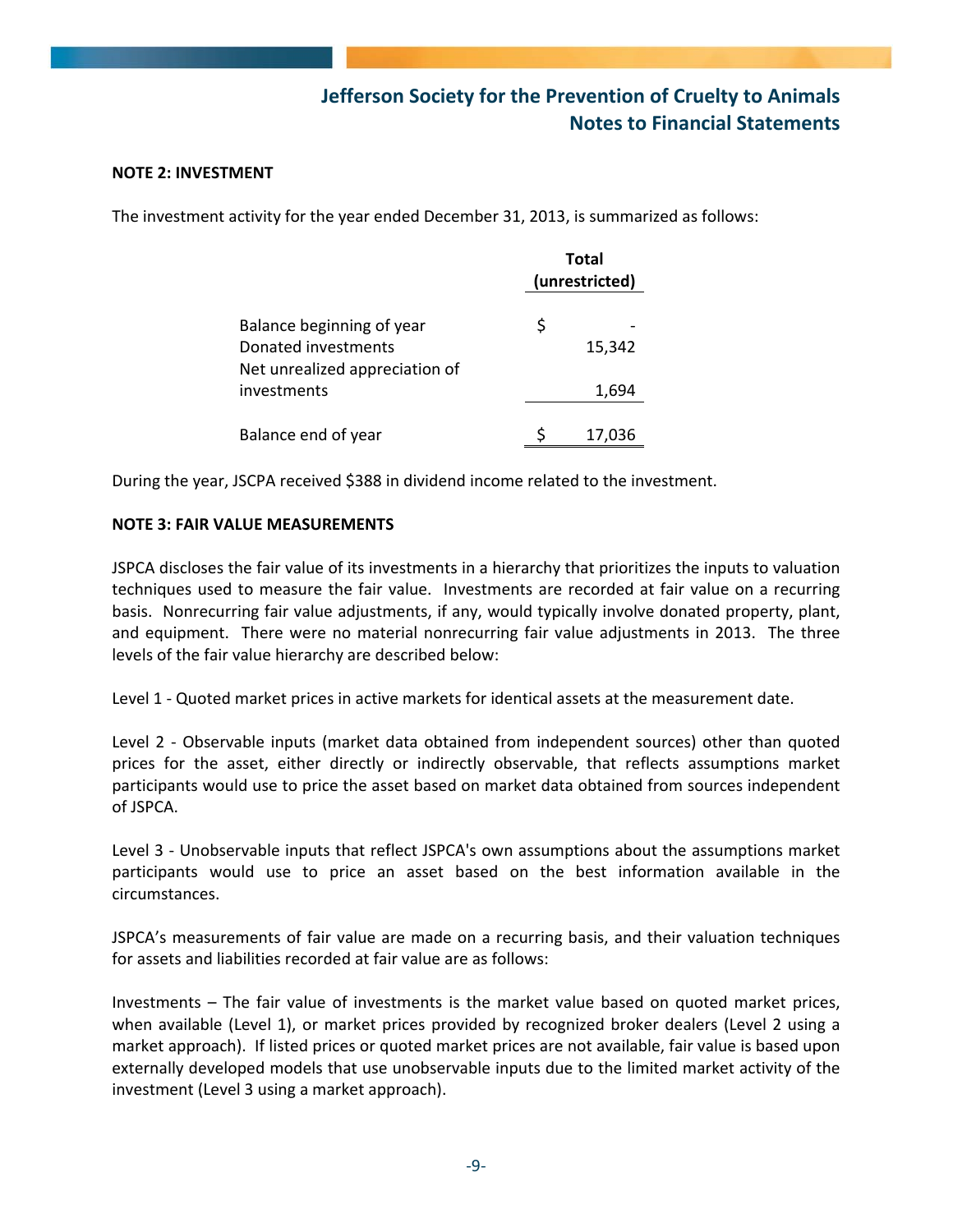#### **NOTE 3: FAIR VALUE MEASUREMENTS (CONTINUED)**

The valuation of JSPCA's assets that are measured at fair value on a recurring basis at December 31, 2013, were as follows:

|              | Level 1 | ∟evel 2                  | Level 3 |                          | <b>Fair Value</b> |  |
|--------------|---------|--------------------------|---------|--------------------------|-------------------|--|
| Common stock |         | $\overline{\phantom{0}}$ |         | $\overline{\phantom{0}}$ |                   |  |

#### **NOTE 4: TEMPORARILY RESTRICTED NET ASSETS**

Temporarily restricted net assets were available for the following purposes at December 31:

|                           | 2013    |
|---------------------------|---------|
| Rabies Program            | 151,099 |
| Spay/Neuter Program       | 167,998 |
| <b>PetSmart Charities</b> | 51,600  |
| Athena Fund               | 13,071  |
|                           |         |
|                           | 383,768 |

#### **NOTE 5: COOPERATIVE ENDEAVOR AGREEMENT**

Effective January 1, 2012, the Jefferson Parish Council (the "Council") and the JSPCA entered into a cooperative endeavor agreement for 2 years, whereby the JSPCA would provide services related to creating and administering a spay/neuter program, disposition of rabies vaccinations and license fees and providing shelter for homeless animals. The agreement requires the Council to compensate the JSPCA based on \$10 for each altered animal, \$15 for each unaltered animal's vaccinations and license fee; \$25 for each responsible breeder permit; and \$900 for each breeder/dealer permit. JSPCA received \$548,428, in temporarily restricted revenue from the Council during the year ended December 31, 2013. All restricted funds are kept in separate bank accounts until released from restriction. There was \$507,190 of temporarily restricted net assets released for general operations of JSPCA for the year ended December 31, 2013. In January 2014, JSPCA signed a cooperative endeavor agreement with the council. The new agreement will last until January 2018.

#### **NOTE 6: CONTRACT SERVICE AGREEMENT**

As part of the cooperative endeavor agreement, JSPCA entered into a contract service agreement with a program director to manage and direct the day-to-day administrative and organizational functions associated with programs and purposes of JSPCA in the amount of \$43,600 annually. The agreement may be terminated by either party upon seven (7) days written notice.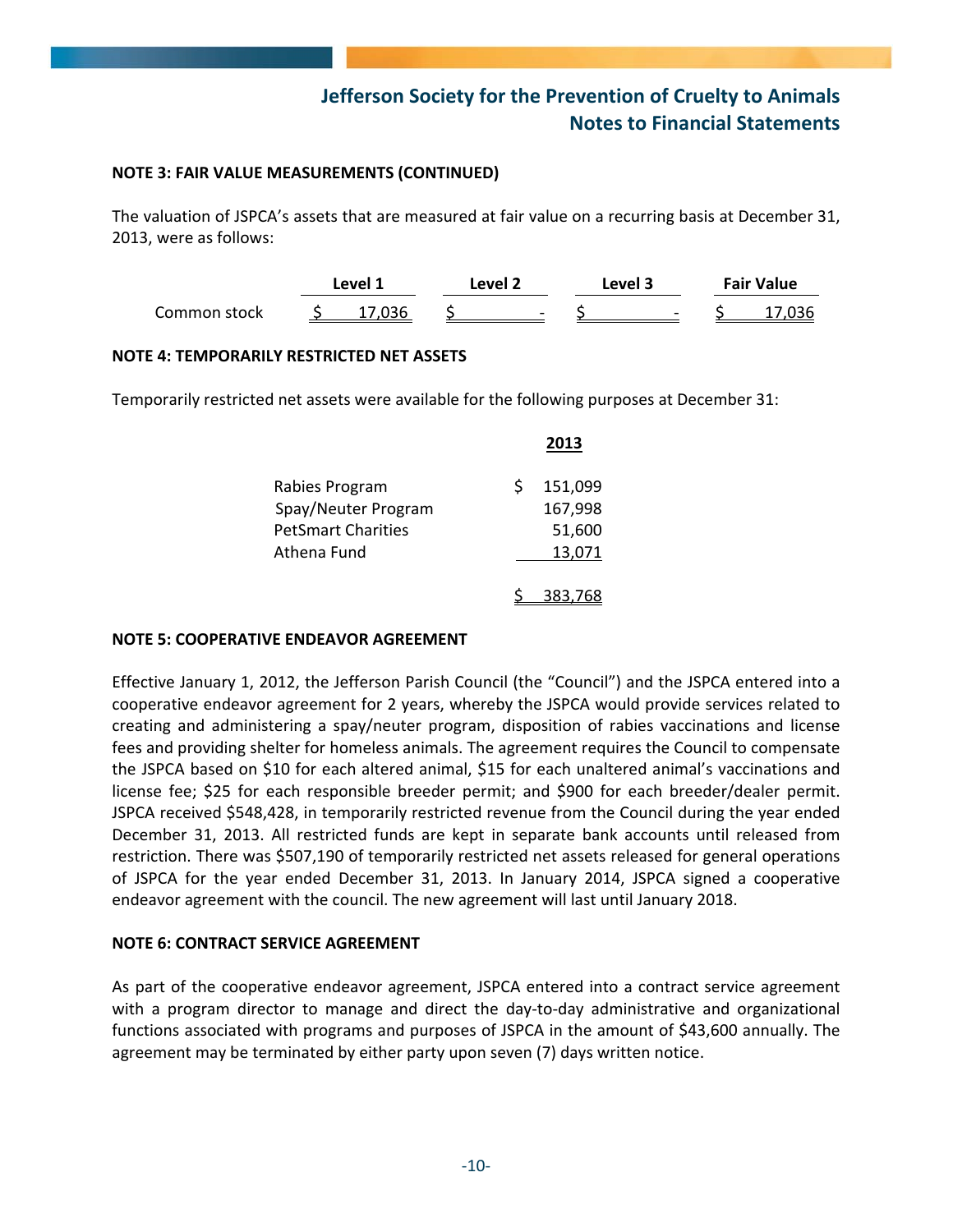#### **NOTE 7: COMMITMENTS AND CONTINGENCIES**

JSPCA maintained cash accounts at local banks during 2013. The Federal Deposit Insurance Corporation provides insurance coverage under defined limits. At various times in 2013, JSPCA had funds on deposit at these entities which were in excess of the insured amount.

#### **NOTE 8: RELATED PARTY TRANSACTIONS**

In 2013, JSPCA maintained cash accounts with a financial institution which employed a Board member. The president of the JSPCA provides office space to JSPCA at no cost to JSPCA.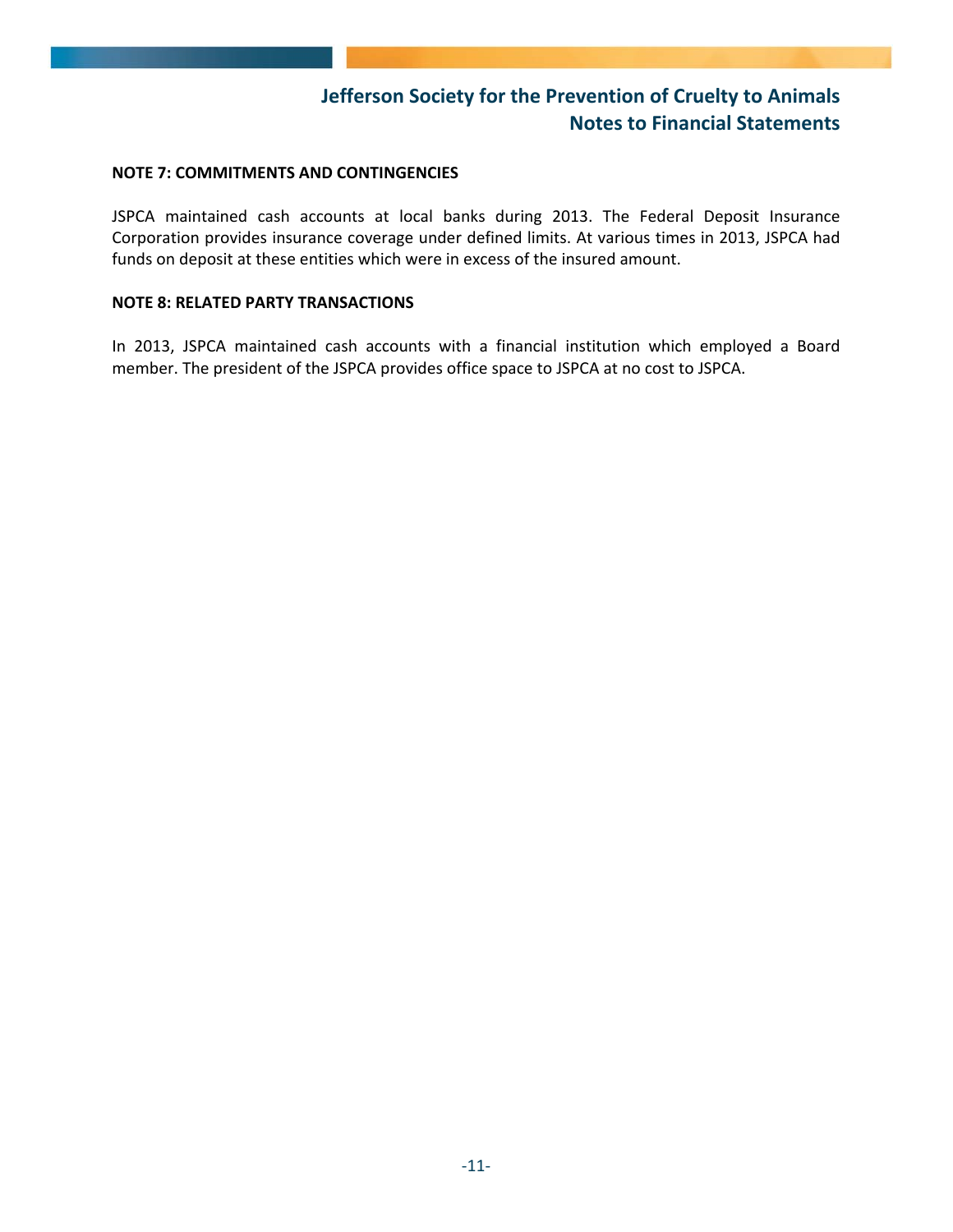

**Carr, Riggs & Ingram, LLC** 3501 North Causeway Boulevard Suite 810 Metairie, Louisiana 70002

(504) 837‐9116 (504) 837‐0123 (fax) www.CRIcpa.com

### **INDEPENDENT AUDITORS' REPORT ON INTERNAL CONTROL OVER FINANCIAL REPORTING AND ON COMPLIANCE AND OTHER MATTERS BASED ON AN AUDIT OF FINANCIAL STATEMENTS PERFORMED IN ACCORDANCE WITH** *GOVERNMENT AUDITING STANDARDS*

**Board of Directors Jefferson Society for the Prevention of Cruelty to Animals Jefferson, Louisiana**

We have audited, in accordance with the auditing standards generally accepted in the United States of America and the standards applicable to financial audits contained in *Government Auditing Standards* issued by the Comptroller General of the United States, the financial statements of Jefferson Society for the Prevention of Cruelty to Animals ("JSPCA") (a nonprofit organization), which comprise the Statement of Financial Position as of December 31, 2013, and the related Statements of Activities, Functional Expenses, and Cash Flows for the year then ended, and the related notes to the financial statements, and have issued our report thereon dated June 18, 2014.

#### **Internal Control Over Financial Reporting**

In planning and performing our audit of the financial statements, we considered JSPCA's internal control over financial reporting (internal control) to determine the audit procedures that are appropriate in the circumstances for the purpose of expressing our opinion on the financial statements, but not for the purpose of expressing an opinion on the effectiveness of JSPCA's internal control. Accordingly, we do not express an opinion on the effectiveness of JSPCA's internal control.

A *deficiency in internal control* exists when the design or operation of a control does not allow management or employees, in the normal course of performing their assigned functions, to prevent, or detect and correct, misstatements on a timely basis. A *material weakness* is a deficiency, or a combination of deficiencies, in internal control such that there is a reasonable possibility that a material misstatement of the entity's financial statements will not be prevented, or detected and corrected on a timely basis. A *significant deficiency* is a deficiency, or a combination of deficiencies, in internal control that is less severe than a material weakness, yet important enough to merit attention by those charged with governance.

Our consideration of the internal control was for the limited purpose described in the first paragraph of this section and was not designed to identify all deficiencies in internal control that might be material weaknesses or significant deficiencies and therefore, material weaknesses or significant deficiencies may exist that were not identified. Given these limitations, during our audit we did not identify any deficiencies in internal control that we consider to be material weaknesses. However, material weaknesses may exist that have not been identified. We did identify certain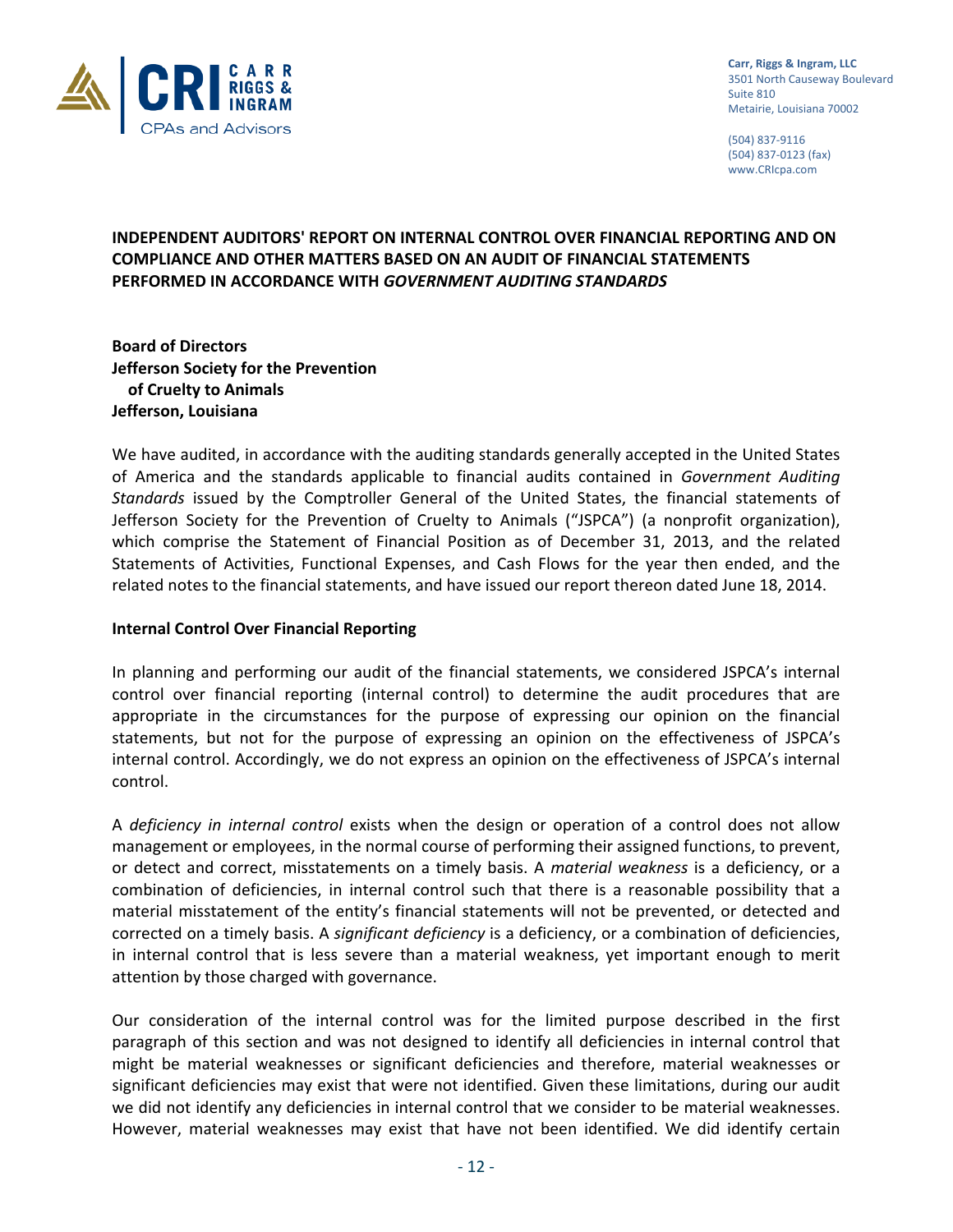deficiencies in internal control, described in the accompanying Schedule of Findings and Questioned Costs that we consider to be significant deficiencies, 2013‐1, 2013‐2 and 2013‐3.

### **Compliance and Other Matters**

As part of obtaining reasonable assurance about whether JSPCA's financial statements are free from material misstatement, we performed tests of its compliance with certain provisions of laws, regulations, contracts, and grant agreements, noncompliance with which could have a direct and material effect on the determination of financial statement amounts. However, providing an opinion on compliance with those provisions was not an objective of our audit, and accordingly, we do not express such an opinion. The results of our tests disclosed no instances of noncompliance or other matters that are required to be reported under *Government Auditing Standards*.

### **JSPCA's Response to Findings**

JSPCA's response to the findings identified in our audit is described in the accompanying Corrective Action Plan. JSPCA's response was not subjected to the auditing procedures applied in the audit of the financial statements and, accordingly, we express no opinion on it.

### **Purpose of this Report**

The purpose of this report is solely to describe the scope of our testing of internal control and compliance and the results of that testing, and not to provide an opinion on the effectiveness of JSPCA's internal control or on compliance. This report is an integral part of an audit performed in accordance with *Government Auditing Standards* in considering JSPCA's internal control and compliance. Accordingly, this communication is not suitable for any other purpose.

*Carr, Riggs & Ingram, LLC* 

June 18, 2014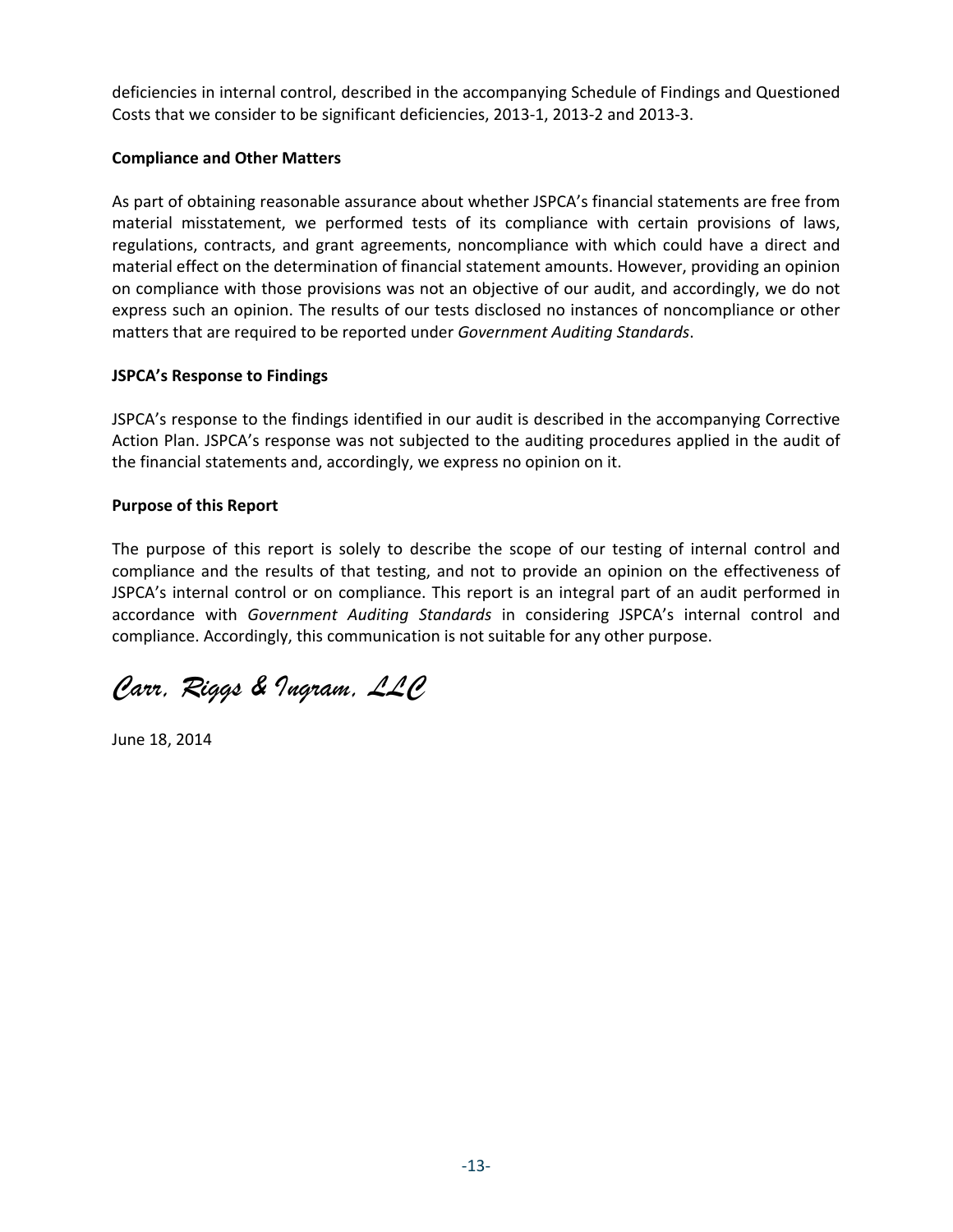## **Jefferson Society for the Prevention of Cruelty to Animals Schedule of Findings and Questioned Costs**

#### **A. SUMMARY OF AUDITOR'S RESULTS**

| 1. Type of auditor's report                                                                                | Unmodified |
|------------------------------------------------------------------------------------------------------------|------------|
| 2. Internal control over financial reporting                                                               |            |
| a. Material weakness identified<br>b. Significant deficiencies not considered<br>to be material weaknesses | Nο<br>Yes  |
| c. Noncompliance material to the financial<br>statements noted                                             | No         |
| 3. Management letter                                                                                       | Yes        |

#### **B. FINDINGS RELATED TO FINANCIAL STATEMENTS**

**2013‐01:** Assistance in Drafting Financial Statements

#### **Classification:** Significant Deficiency

**Criteria:** Professional standards state that it is a strong indication of a significant deficiency in internal control if the entity has ineffective controls over the preparation of their financial statements, such that the entity controls are absent or controls are not effective in preventing or detecting material misstatements in the preparation of the financial statements, including the related footnotes.

**Condition:** The auditor assisted with drafting the financial statements, including the related footnotes, though the auditor is not responsible for establishing or maintaining internal controls over the preparation of the financial statements.

**Cause:** JSPCA does not have the expertise to prepare financial statements in accordance with accounting principles generally accepted in the United States of America.

**Effect:** The financial statements could be materially misstated.

**2013‐02:** Segregation of Duties

**Classification:** Significant Deficiency

**Criteria:** Professional standards state that a good system of internal controls provides for a proper segregation of the accounting functions.

**Condition:** Payroll is entered and submitted bi-weekly by one employee without the approval of management or the Board of Directors.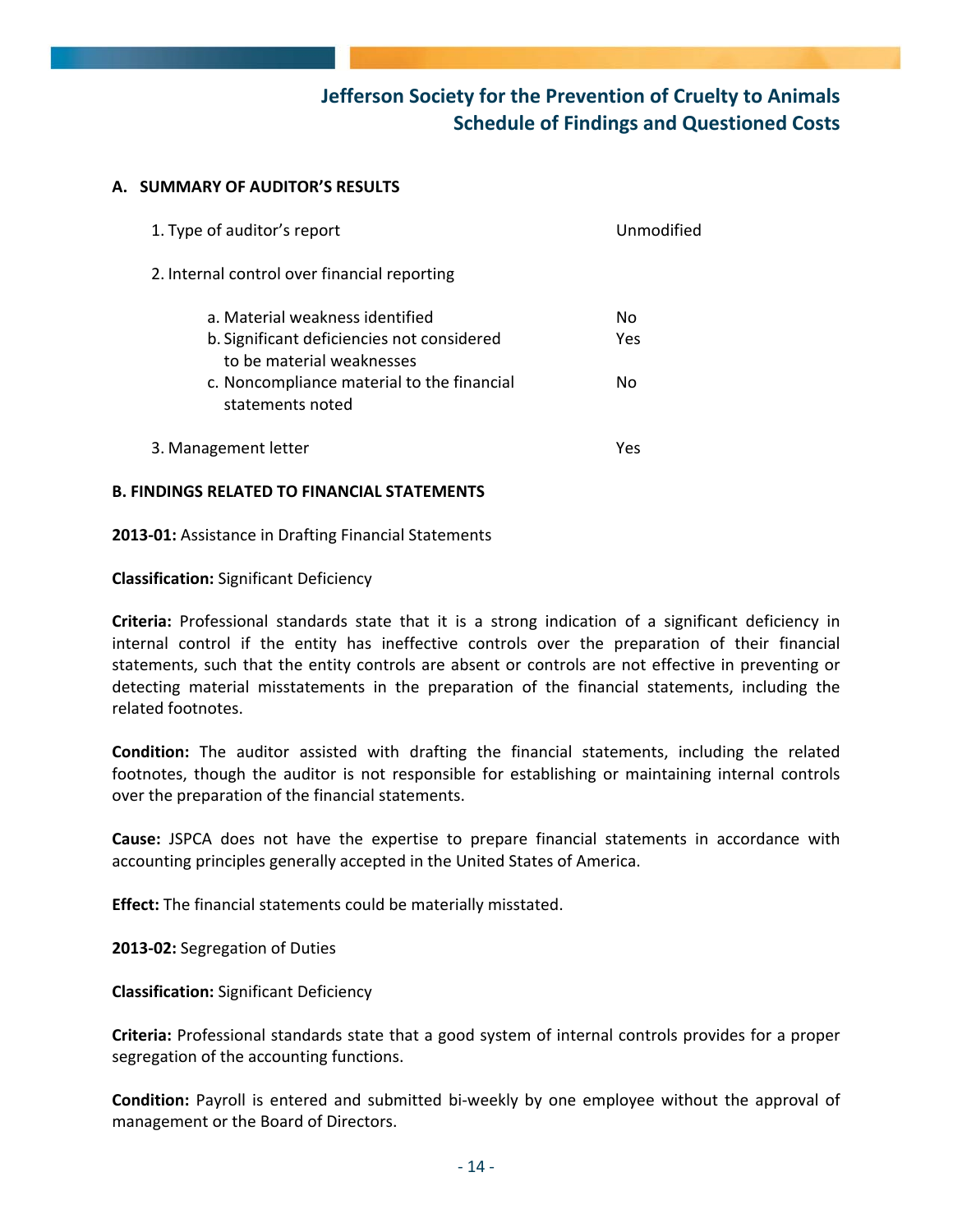## **Jefferson Society for the Prevention of Cruelty to Animals Schedule of Findings and Questioned Costs**

**Cause:** JSPCA has not implemented a process for approving payroll.

**Effect:** Payroll processing could be materially misstated and may not agree to the approved salaries.

**2013‐03:** Timely Recordkeeping

**Classification:** Significant Deficiency

**Criteria:** Professional standards state that expenses should be recorded in the period that they are incurred.

**Condition:** Checks are not recorded in the check register on a timely basis.

**Cause:** JSPCA is recording the check dates to coincide with the date the expenses are incurred.

**Effect:** Cash may be materially misstated.

#### **C. FINDINGS AND QUESTIONED COSTS TO MAJOR FEDERAL AWARD PROGRAMS.**

Not applicable.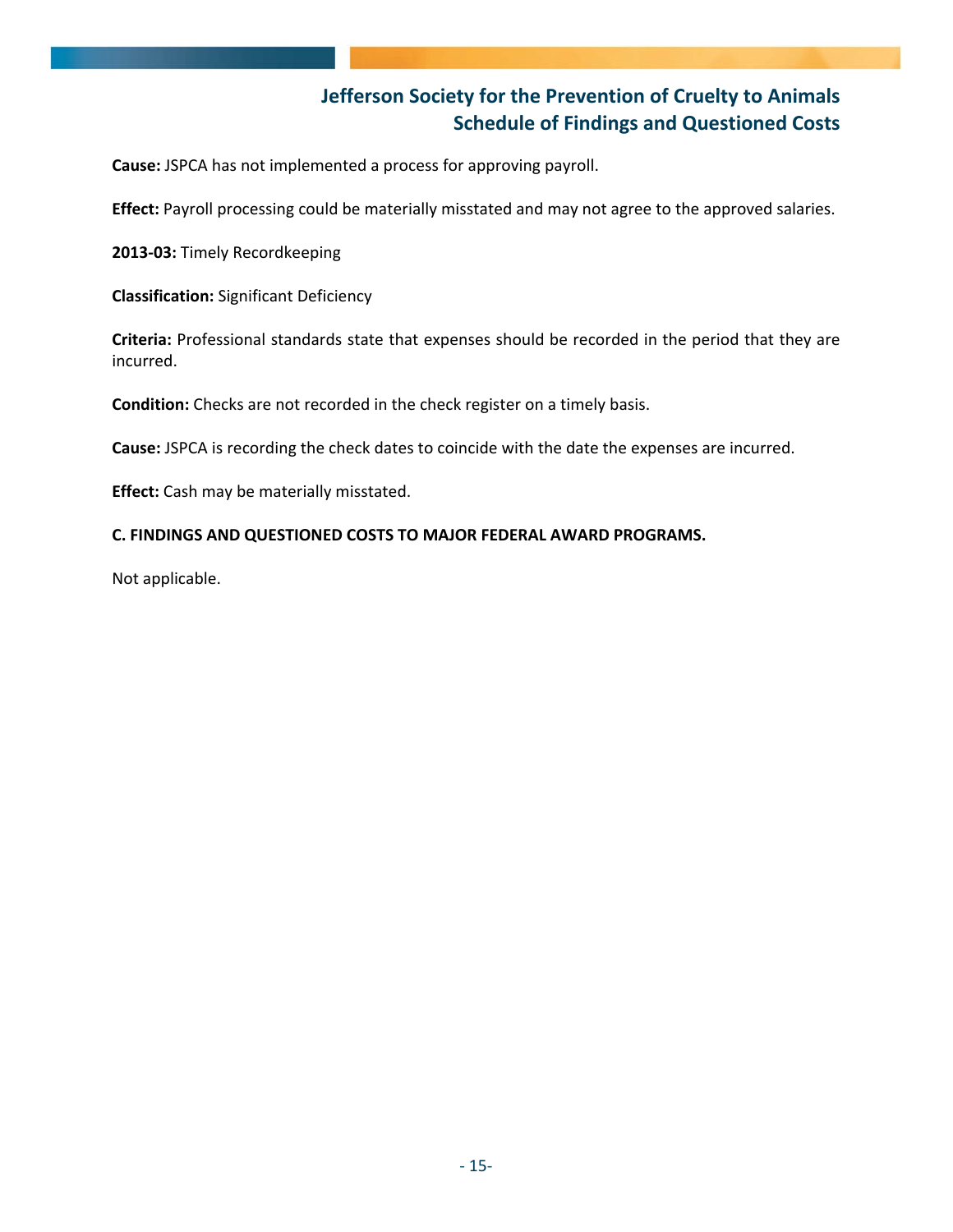## **Jefferson Society for the Prevention of Cruelty to Animals Schedule of Prior Year Audit Findings**

### **SECTION I ‐ FINDINGS RELATED TO THE FINANCIAL STATEMENTS COMPLIANCE**

Not applicable.

### **SECTION II – FINDINGS AND QUESTIONED COSTS RELATED TO MAJOR FEDERAL AWARD PROGRAMS**

Not applicable.

### **SECTION III – MANAGEMENT LETTER**

Not applicable**.**